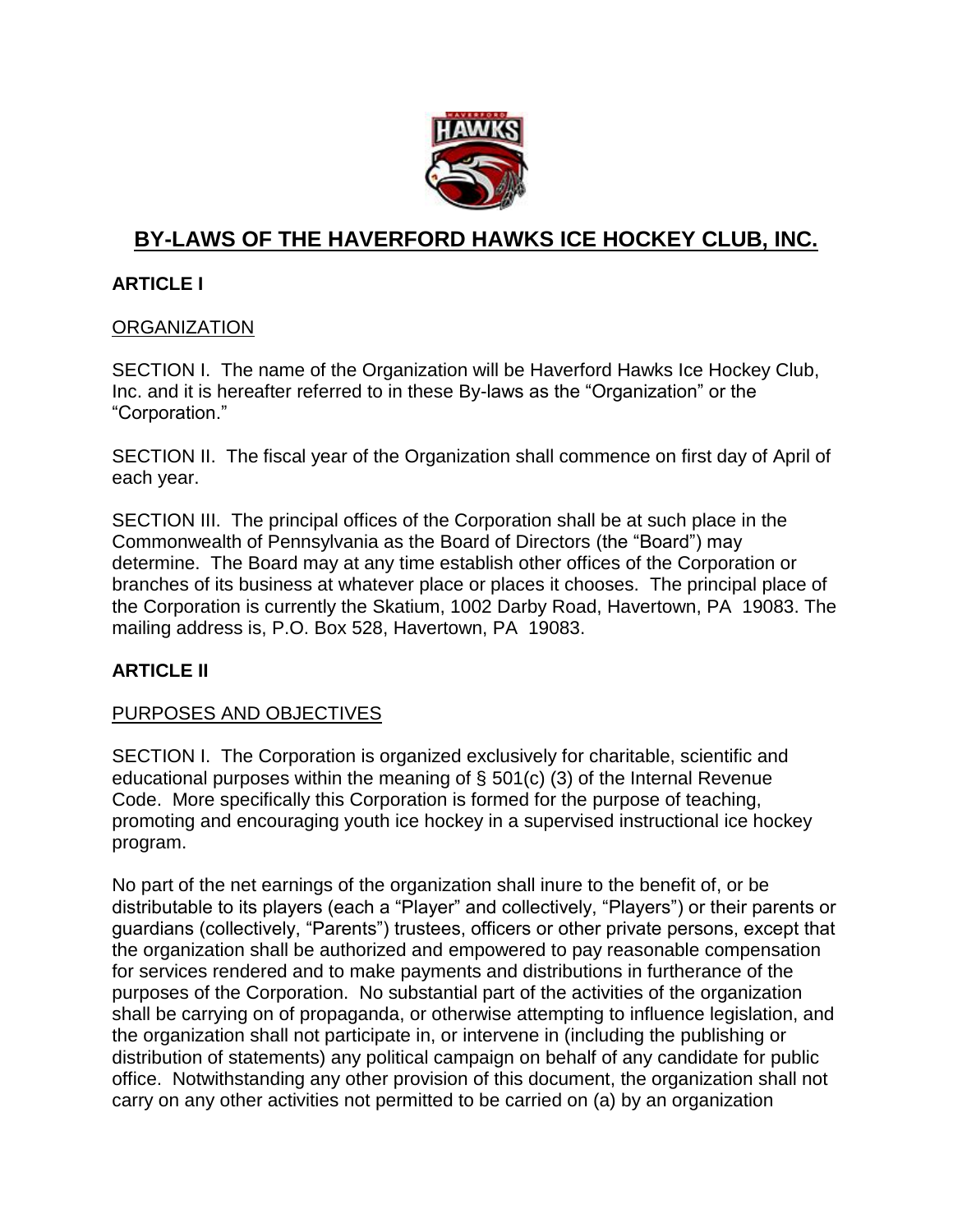exempt from federal income tax under § 501(c) (3) of the Internal Revenue Code, or corresponding section of any future federal tax code, or (b) by any organization contributions to which are deductible under  $\S$  170(b)(1)(A)(vi) of the Internal Revenue Code. Players and Parents will be collectively referred to herein as "Participants." Upon the dissolution of the Corporation, the Board of Directors shall, after making provisions for the payment of all liabilities of the Corporation, dispose of all the assets of the Corporation to an organization or organizations exclusively for charitable, scientific, literary or educational purposes exempt as such time under  $\S$  501(c)(3) of the Internal Revenue Code.

# SECTION II.

The objectives for which the Organization is formed:

- A. To promote and organize youth hockey in Delaware and Montgomery Counties, Pennsylvania,
- B. To encourage the organization as one family, consisting of teams in age groups determined by USA Hockey, the Atlantic District (AAHA) and the Delaware Valley Hockey League ("DVHL"),
- C. To teach hockey skills and respect for the game, teammates, coaches, and opposing players,
- D. To develop and encourage sportsmanship between all players,
- E. To enhance the physical and emotional health of the players,
- F. To provide the opportunity for players to participate in a team sport at the appropriate competitive levels,
- G. To strive to perform any and all acts to further the above goals.

In order to achieve the above the Organization will:

- A. Provide proper, qualified coaching in accordance with USA Hockey Guidelines, specifically the ADM Model.
- B. Provide competition at a level commensurate with an individual's and their team skill level,
- C. Register each player with USA Hockey and comply with all of its rules, regulations and guidelines,
- D. Provide adequate practice ice time for skill development, team building and game ice time as scheduled, and
- E. Will adhere to and follow the by-laws of USA Hockey, AAHA, and the DVHL.

# **ARTICLE III**

### PHILOSOPHY

SECTION I. The Organization's philosophy is to provide training, supervision and guidance to children to maintain their physical health and mental condition, and to be part of the process of developing a healthy, mature adult.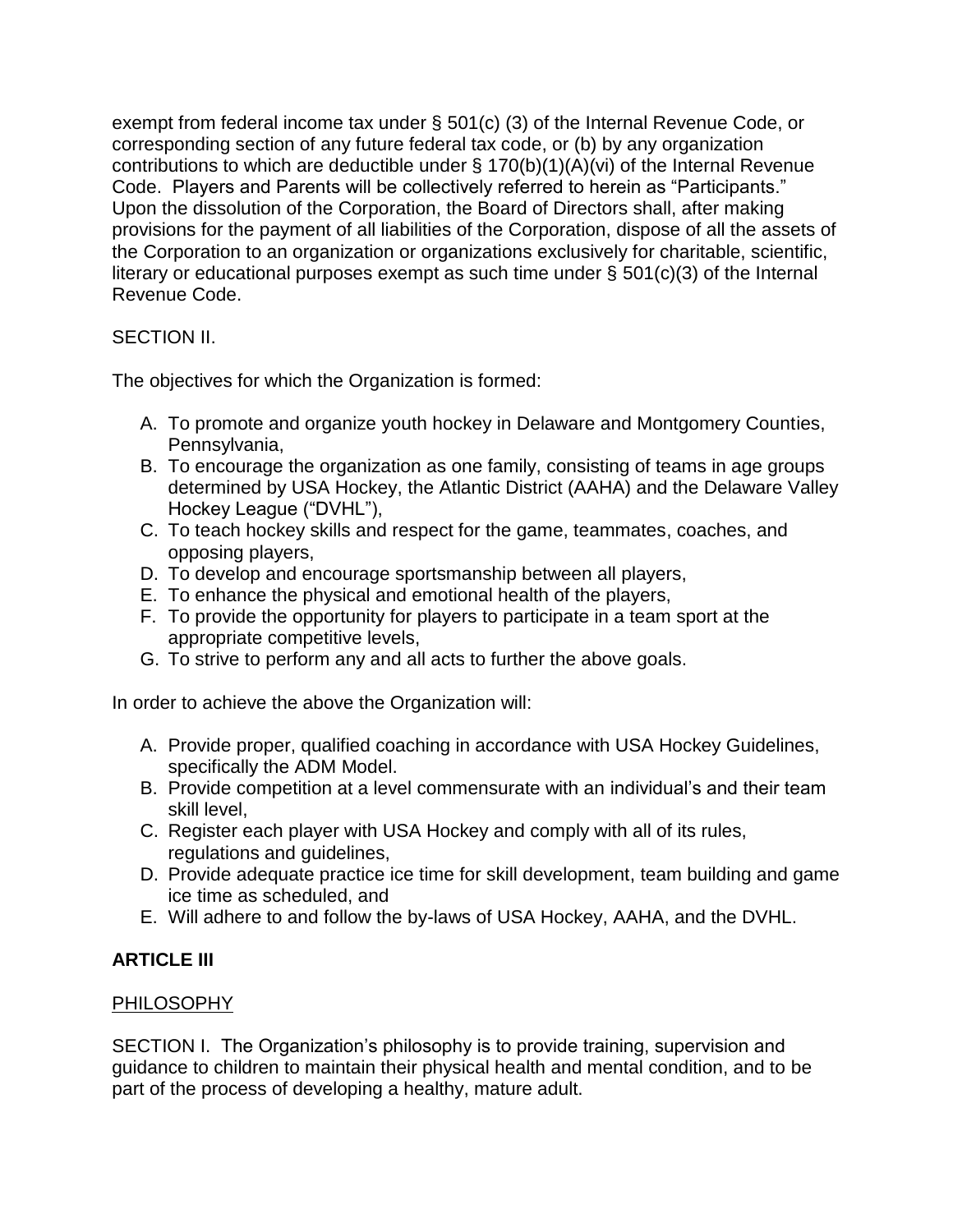SECTION II. The Organization desires to build a sense of community based upon shared civic values and places the emphasis in its programs on learning and development of the fundamentals of sport and team play.

# **ARTICLE IV**

# BASIC POLICIES

SECTION I. The Organization shall be nonprofit, nonsectarian and nonpartisan.

SECTION II. The name of the Organization or the names of any Officer, Board of Director or Coach, in their official capacities, shall not be used in any connection with a commercial concern or with a partisan interest of for any purpose not appropriately related to the promotion of the objective of philosophies of the Organization or that will conflict or result in loss of its non-profit, tax-exempt status.

SECTION III. The Organization may cooperate with other organizations and agencies concerned with child welfare but persons representing the Organization in such matters shall make no commitments that bind the Organization.

# **ARTICLE V**

# PARTICIPATION & FEES

SECTION I. Any Player who desires to learn and play competitive ice hockey and subscribes to the objectives, philosophy and basic policies of the Organization may, together with his or her parent or guardian, become a participant in the organization. Participation in the Organization shall be available without regard to sex, race, gender color or creed so long as the player is physically and mentally capable of participating at the competitive level of the team at his or her age level as determined by the rules of the DVHL, AAHA and USA Hockey.

SECTION II. Only Parents in good standing (fees paid in full) of the Organization shall be eligible to participate in its business meetings, or to serve in any of its elective or appointed positions.

SECTION III. The Board shall approve the fees for each season. No Player whose family has an outstanding balance from any previous season will be allowed to register until all back payments have been paid to the Organization in immediately available funds.

SECTION IV. The Executive Board in its sole discretion may suspend any Player who is late in any payment due the Organization ten (10) or more days from all on-ice activities until such time as such Player becomes current with respect to the fees owed to the Organization. If such a determination if made by the Executive Board, the President or Treasurer will inform the Coach of the Player's team, who will be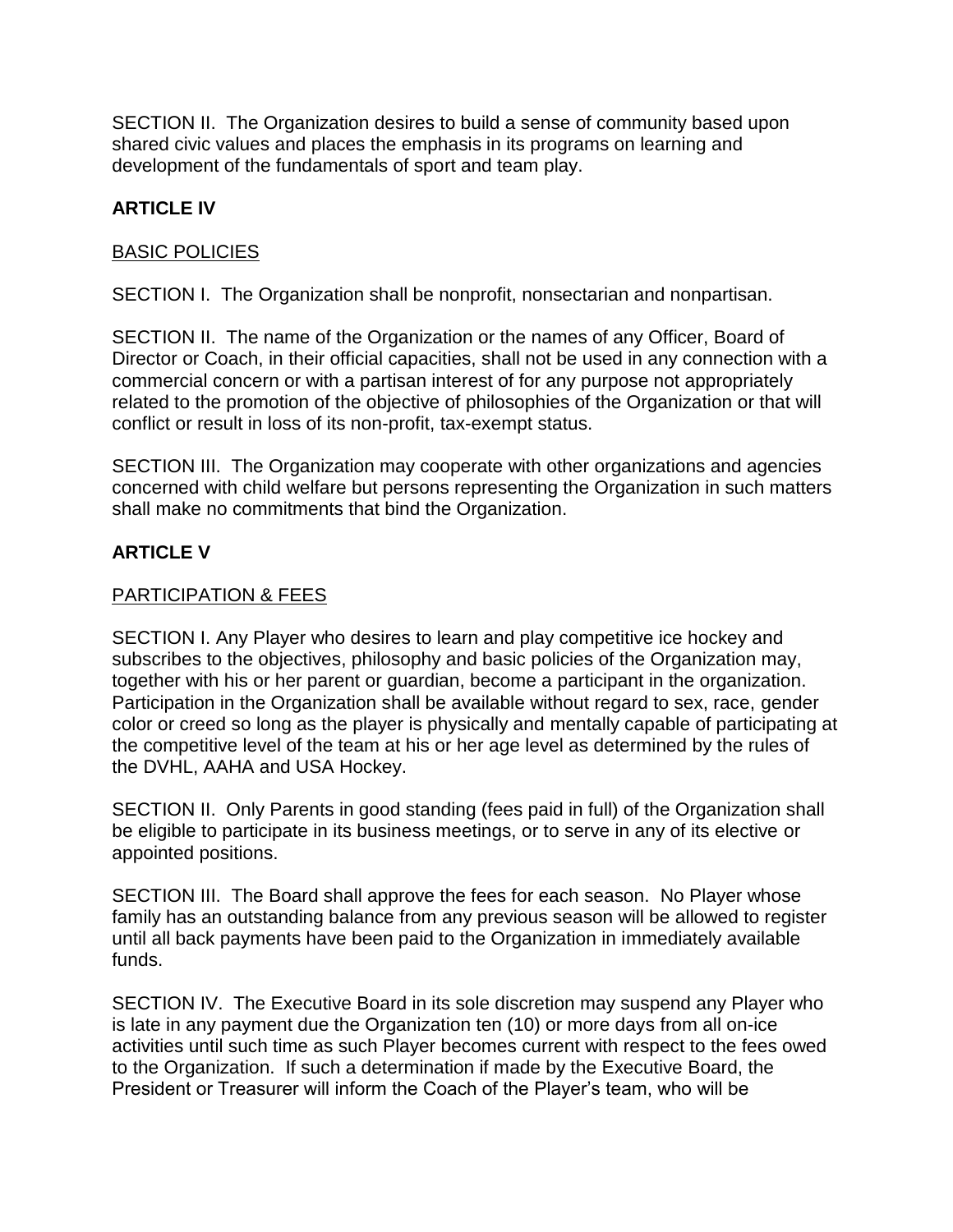responsible for enforcement of this rule. Notwithstanding the foregoing, any Participants who have difficulty meeting the Organization's payment schedule may make other payment arrangements deemed satisfactory by the President and the Treasurer.

### SECTION V. INJURY

- A. Temporary absences caused by other activities, illness or injuries are not the cause for forgiveness or waiver of payments of fees.
- B. A season ending injury prior to December 31st terminates the obligation of the Participant to make payments of fees for the period subsequent to the injury. A waiver of all or a pro-rated portion of the fees (as determined based upon the time of the injury) shall be granted by the President only after confirmation of the injury in writing from a Medical Doctor and with approval by the Executive Board.

### SECTION VI. PLAYER RELEASES

- A. No player will be granted a release by the Organization to play for another team (a "Player Release") unless all fees and obligations to the Organization have been paid in full. All Players paid for by one family shall be considered when determining any delinquency. If one Player from a family is delinquent, all Players from that family are delinquent.
- B. Any Player that requests and is granted a Player Release is also not entitled to receive a refund from the Organization. A decision to issue a refund (full or partial) is within the Executive Board's discretion, and the Executive Board shall give consideration to the totality of the circumstances associated with the request for the player release.
- C. Only the Executive Board has the power to grant a Player Release. Upon the granting of the Player Release, a written release, in the form required by the DVHL, shall be executed by the President and submitted to the DVHL, with a copy to the Registrar, and the Player's Parent(s).

# **ARTICLE VI**

BOARD OF DIRECTORS, EXECUTIVE BOARD, OFFICERS AND THEIR ELECTION OR APPOINTMENT

SECTION I. The Board of Directors, their respective term of office and voting rights shall be as follows: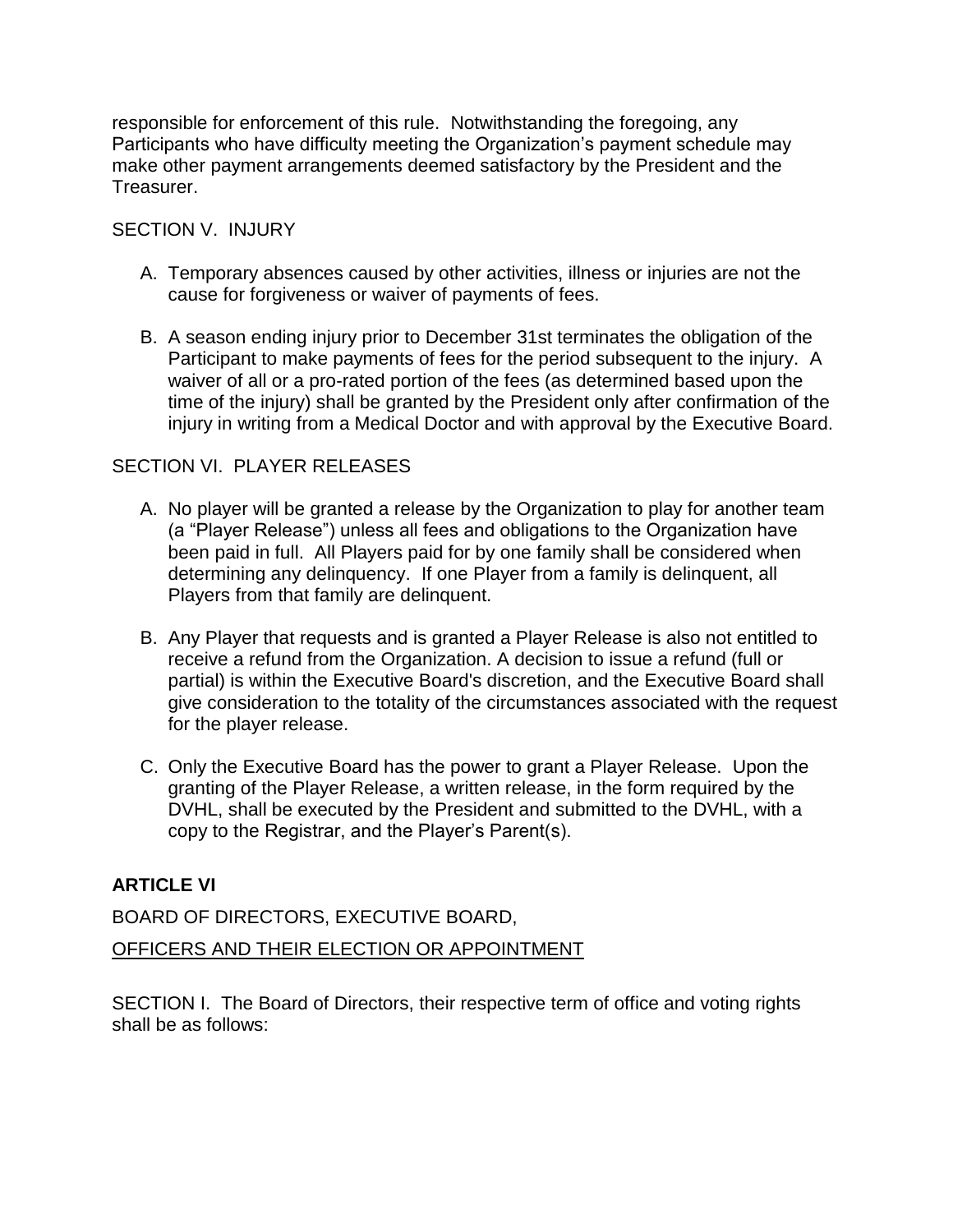| <b>Elected Members of the Board Directors</b>                                         | Term            | <b>Voting Rights</b> |
|---------------------------------------------------------------------------------------|-----------------|----------------------|
| President                                                                             | 2 Years, (Even) | <b>Tie Breaker</b>   |
| <b>Vice President</b>                                                                 | 2 Years, (Odd)  | <b>Voting Member</b> |
| <b>Secretary &amp; Communications</b>                                                 | 2 Years, (Even) | <b>Voting Member</b> |
| Treasurer                                                                             | 2 Years, (Odd)  | <b>Voting Member</b> |
| Registrar                                                                             | 2 Years, (Odd)  | <b>Voting Member</b> |
| <b>Members Appointed by the President with</b><br>the Approval of the Executive Board | Term            | <b>Voting Rights</b> |
| <b>Hockey Director</b>                                                                | 2 Years (Odd)   | <b>Voting Member</b> |
| Head Manager/Scorekeeper                                                              | 2 Years (Even)  | <b>Voting Member</b> |
| <b>Scheduler</b>                                                                      | 2 Years (Odd)   | <b>Voting Member</b> |
| <b>Fundraising Coordinator</b>                                                        | 2 Years (Even)  | <b>Voting Member</b> |
| Director of Youth Development                                                         | 2 Years (Even)  | <b>Voting Member</b> |
| <b>Finland Exchange Chair</b>                                                         | 2 years (Odd)   | Non-Voting Member    |
| At Large Advisors (Maximum 6)                                                         | 1 Year          | Non-Voting Member    |

SECTION II. EXECUTIVE BOARD

The Executive Board of the Board of Directors (the "Executive Board") shall consist of the President, Vice President, Treasurer, Secretary and Registrar and shall have such duties and authority as set forth in these Bylaws.

### SECTION III. OFFICERS; ELECTION

The officers of the Organization (the "Officers") shall be President, Vice President, Treasurer, Secretary and Registrar. The President and Secretary shall be elected at a general meeting of the Participants of the Organization in February in even years. The Vice President, Treasurer and Registrar shall be elected at a general meeting of the Participants of the Organization in February in odd years.

### SECTION IV. APPOINTMENT BY PRESIDENT

The President with the approval of the Executive Board is responsible for and shall appoint the following:

- A. The Hockey Director, Scheduler and Finland Exchange Chair on a bi-annual basis in March of odd calendar years;
- B. The Head Manager/Scorekeeper, Fundraising Coordinator and Director of Youth Development on a bi-annual basis in March of even calendar years.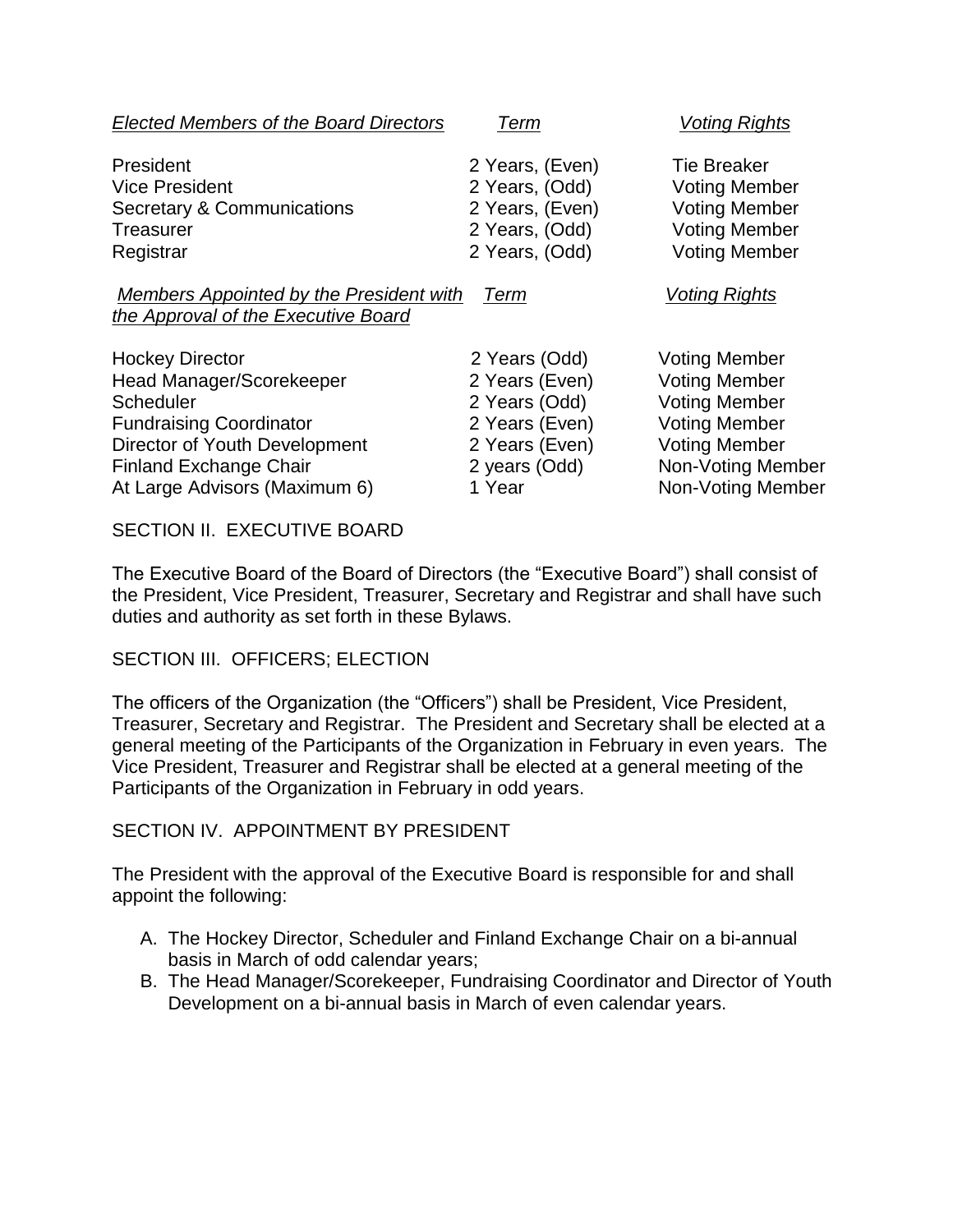# SECTION V. TERM

All Officers and Executive Board Members shall assume their official duties on the first day of April following their election and shall serve for a term of two years or until election and qualification of their successors.

# SECTION VI. ELECTION PROCESS

- A. An individual desiring to hold an elected position within the Organization shall notify a member of the Executive Board by sending a written notice or email setting forth such person's name and specifying his or her intention to seek a particular elected office prior to February 15.
- B. Provided that such Participant is a Parent of a Participant and is in good standing with the Organization, such Participant's name shall be placed on the ballot for the elective office he or she is seeking.
- C. Executive Board Members may run for consecutive terms.
- D. Officers shall be elected by the majority vote of the Parent(s) of the Player(s) currently registered and in good standing with the organization. Regardless of the number of Players in each family, Parents shall be entitled to only one vote per family.

### SECTION VII. VACANCY

The Executive Board shall fill a vacancy occurring in any elected office on an interim basis until such time as the next election for that position.

SECTION VIII. REMOVAL OF OFFICERS AND EXECUTIVE BOARD MEMBERS.

Any Officer or Board member may be removed from office under the circumstances set forth in Subsections A through G below and upon an affirmative vote of a at least three (3) Executive Board members at a special meeting of the Executive Board called for that purpose or at a regular meeting of the Executive Board; provided that in either case at least two (2) days' notice following the date of the determination of the Disciplinary Committee has been delivered to the Executive Board member who is subject to removal.

Steps to remove an Officer/Executive Board Member:

- A. An Officer may only be removed for good cause.
- B. The charges setting forth the allegations of "cause" for removing an Officer must be brought to the attention of a member of the Executive Board and may be brought by any Participant.
- C. The Executive Board Member shall advise the President or in the case of the charges being against the President, shall advise the Vice President who shall deliver the charge or charges to the Chairman of the Disciplinary Committee.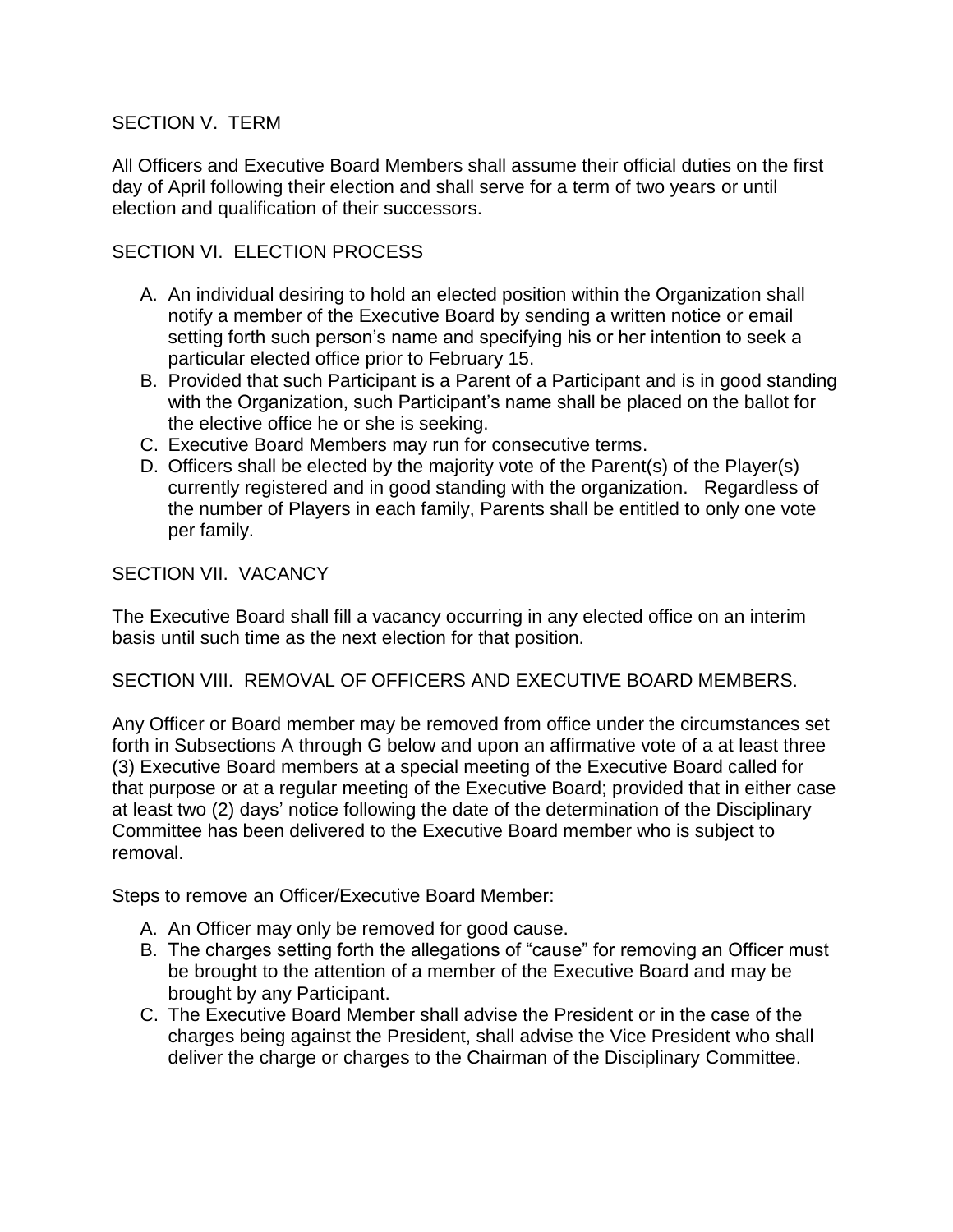- D. If a member of the Disciplinary Committee is being charged, they shall immediately be removed from the Disciplinary Committee and the Executive Board shall fill the vacancy.
- E. The Disciplinary Committee shall first investigate the charges and whether they amount to "cause" for dismissal of the Officer.
- F. The Disciplinary Committee shall hold a hearing with the person making the charges and the Officer invited to attend and testify.
- G. Within ten (10) days following the investigation and the hearing, the Disciplinary Committee shall make a recommendation in writing to the Executive Board on whether there exists good cause shown to remove the Officer.
- H. The Executive Board shall review the recommendation and shall have the final decision on whether there exists good cause to remove the Officer or allow such Officer to maintain his or her position. The Executive Board may, in its discretion, rely on the investigation of the Disciplinary Committee or conduct its own hearing on the issues involved.
- I. It shall require a vote of at least three (3) Executive Board Members to remove an Officer.

SECTION IX. REMOVAL OF APPOINTED BOARD MEMBERS.

An appointed member of the Board of Directors may be removed without cause by the President with the approval of the Executive Board or by a majority vote of the Executive Board on its own motion.

SECTION X. POSTING OF FLECTION

The Officer positions which are coming up for election, along with the job description, must be posted on the Hawks Website (www.haverfordhawks.com) by the last day of January of the year in which the election is to take place together with the date for the February general meeting.

# **ARTICLE VII**

# DUTIES AND POWERS OF OFFICERS

# SECTION I. PRESIDENT

The President shall preside at all meetings of the Executive Board and the Board of Directors. The President shall be the Chief Executive Officer of the Corporation and shall have general supervision over the business and operations of the Corporation, subject, however, to the control of the Executive Board and the Board of Directors. The president shall sign, execute, and acknowledge, in the name of the Corporation, deeds, mortgages, contracts or other instruments authorized by the Executive Board and the Board of Directors, except in cases where the signing and execution thereof shall be expressly delegated by the Executive Board or the Board of Directors, or by these Bylaws, to some other Officer or agent of the Corporation; and, in general, shall perform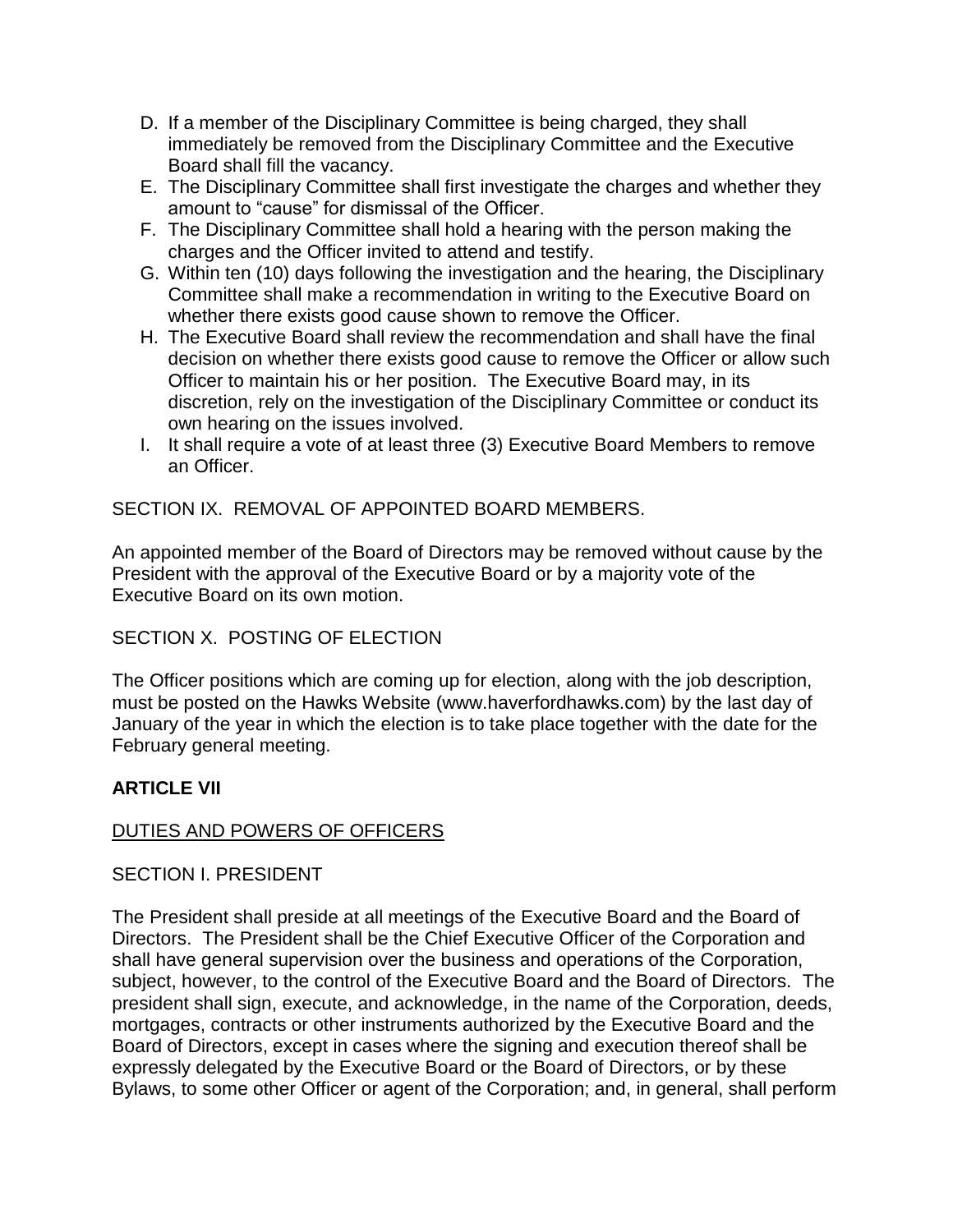all duties incident to the office of Chief Executive Officer, and such other duties as from time to time may be assigned by the Executive Board or the Board of Directors. The President shall also represent and attend the scheduled DVHL or other league meetings on behalf of the organization.

# SECTION II. VICE PRESIDENT

The Vice President shall assist the President as needed and shall, in the absence of the President, preside at all meetings of the Executive Board and Board of Directors. The Vice President shall undertake all duties assigned by the President, the Executive Board or the Board of Directors from time to time. The Vice President shall also represent and attend the scheduled DVHL or other league meetings with the President.

# SECTION III. SECRETARY & COMMUNICATIONS

The Secretary shall attend all meetings of the Executive Board and the Board of Directors (or committees of the board) and shall record all votes of the Directors (or committee persons) and the minutes of the meetings of the Executive Board and the Board of Directors (or committee) in a database, book, or books to be kept for that purpose; shall see that notices are given and records and reports properly kept and filed by the Corporation as required by law; shall be the custodian of the seal of the Corporation and see that it is affixed to all documents which are to be executed on behalf of the Corporation under its seal; and, in general, shall perform all duties incident to the Office of Secretary, and such other duties as may from time to time be assigned by the Board of Directors or the President. In coordination with the President or appropriate Board Members, the Secretary oversees club-wide communications, including assisting with external communications, maintaining the Hawks' website, and overseeing all club-mandated social media platforms as well as coordinating with The Finland Exchange Committee on club-wide communications and will discharge others duties as may be requested from time to time by the President or the Board.

# SECTION IV. TREASURER

The treasurer is responsible for managing the funds of the club which includes collections of tuition payments, depositing funds to the bank account, paying approved expenses and reconciling the bank account on a monthly basis. The treasurer is also responsible for preparing and maintaining an annual budget, preparing and maintaining the financial records, and presenting the financial records to the board members at the monthly board meetings. The treasurer will also work with an accounting firm on an annual basis to prepare the IRS tax filings and charitable organization filings which includes providing the financial statements and club organization information. In addition to the club activities the treasurer will also work with the Finland Exchange Chairs to manage those funds and prepare the annual financial information. The treasurer will provide financial information as requested by the board members and/or club, and work with the other board members as needed and requested.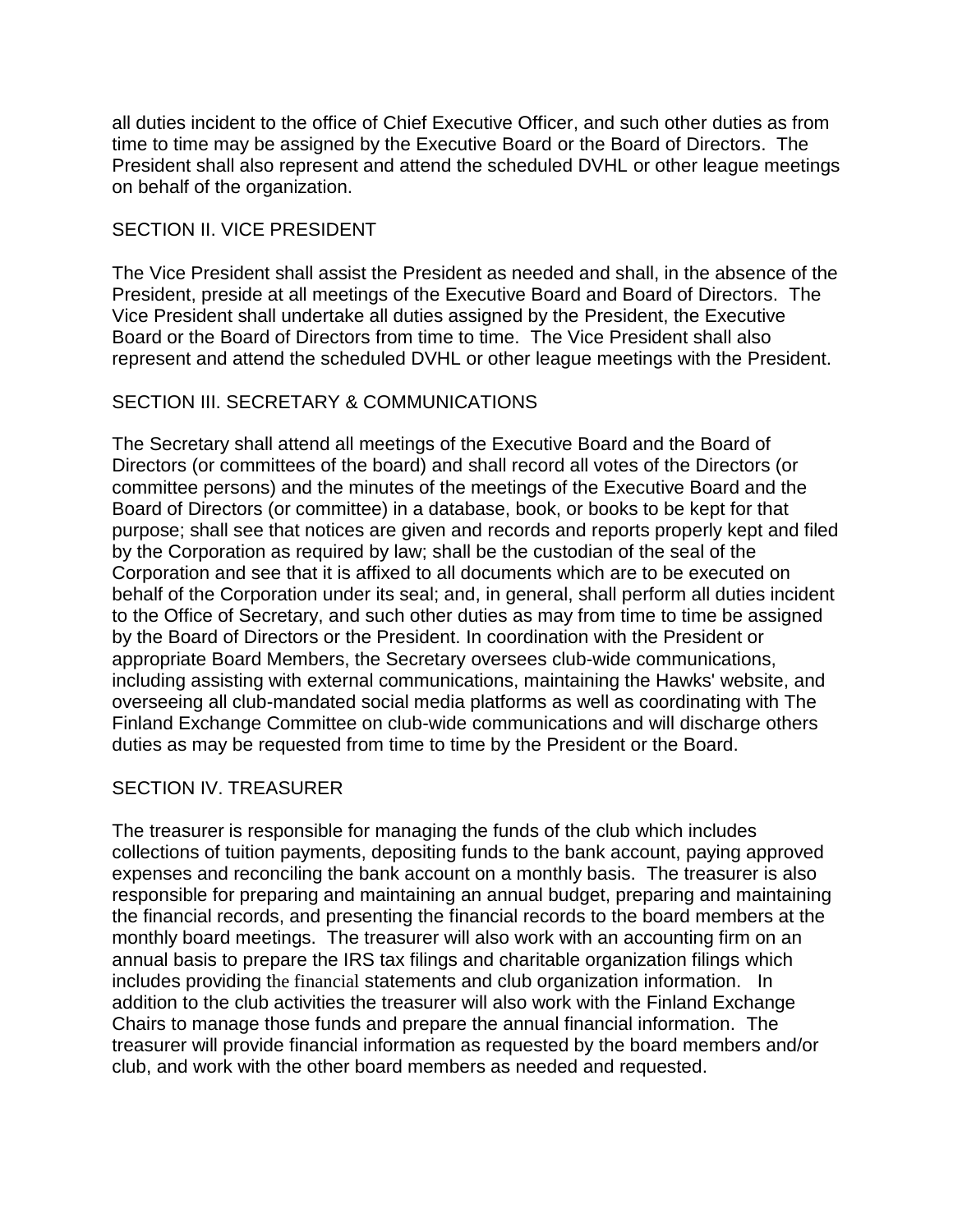# SECTION V. REGISTRAR

The Registrar shall oversee the registration process, including but not limited to: set up and publish the new season, set up and start pre-registration, set up and start formal registration for each division including proper registration documentation, actively work to recruit new players and get existing players to pre-register and register, maintain and keep a file of all registration paperwork for every player and staff member for the duration of the season, update the board with pre and regular registration numbers for each division, work with the Vice President and Hockey Director to set up tryouts. Before the start of the regular season Registrar shall: create Hawks season for USA hockey [\(https://portal.usahockey.com/tool/login\)](https://portal.usahockey.com/tool/login), work with team managers to ensure all players have a USAH# and birth certificate (and forward birth certificates to AAHA league rep), submit all required documentation to DVHL (code of conduct forms). In season Registrar shall: upload all players and team staff with USA Hockey and DVHL, create and submit all teams to USA Hockey for approval, obtain and provide the official USAH roster (T-1) to each team manager, file proper paperwork for playoff and district bound teams. Compliance: Registrar shall assist both the Hockey Director and Head of Managers to ensure that all staff members have the proper requirements as demanded by the State, USA hockey, AAHA and the DVHL before the start of the season.

# SECTION VI. FUNDRAISING COORDINATOR

The Fundraising Coordinator shall actively develop programs and events to assist the Organization in raising funds for its non-profit purposes and the Finland Exchange that is aligned with the Organization's Fundraising Philosophy, which is approved annually by the Executive Committee. The Fundraising coordinator shall also perform such additional duties as may be assigned by the President or the Board.

### SECTION VI. HOCKEY DIRECTOR

The Hockey Director shall be responsible for engaging qualified coaches for all teams, coordinate the activities and training of all coaches, outline the duties of all coaches, relay all USA Hockey coaching clinic information to the Coaches and the Board of Directors and coordinate all in-house clinics for all age groups, to include goalie training. The Hockey Director will also be responsible for coordinating all Safe Sport requirements for the club and perform such additional duties as may be assigned by the President or the Board to notify both the DVHL and USA Hockey of any changes in team rosters during the season with assistance from the Registrar.

### SECTION VII. SCHEDULER

The Scheduler shall schedule all DVHL and non-DVHL home and away games on behalf of the Organization, schedule all practice sessions, coordinate referees and perform such additional duties as may be assigned by the President or the Board.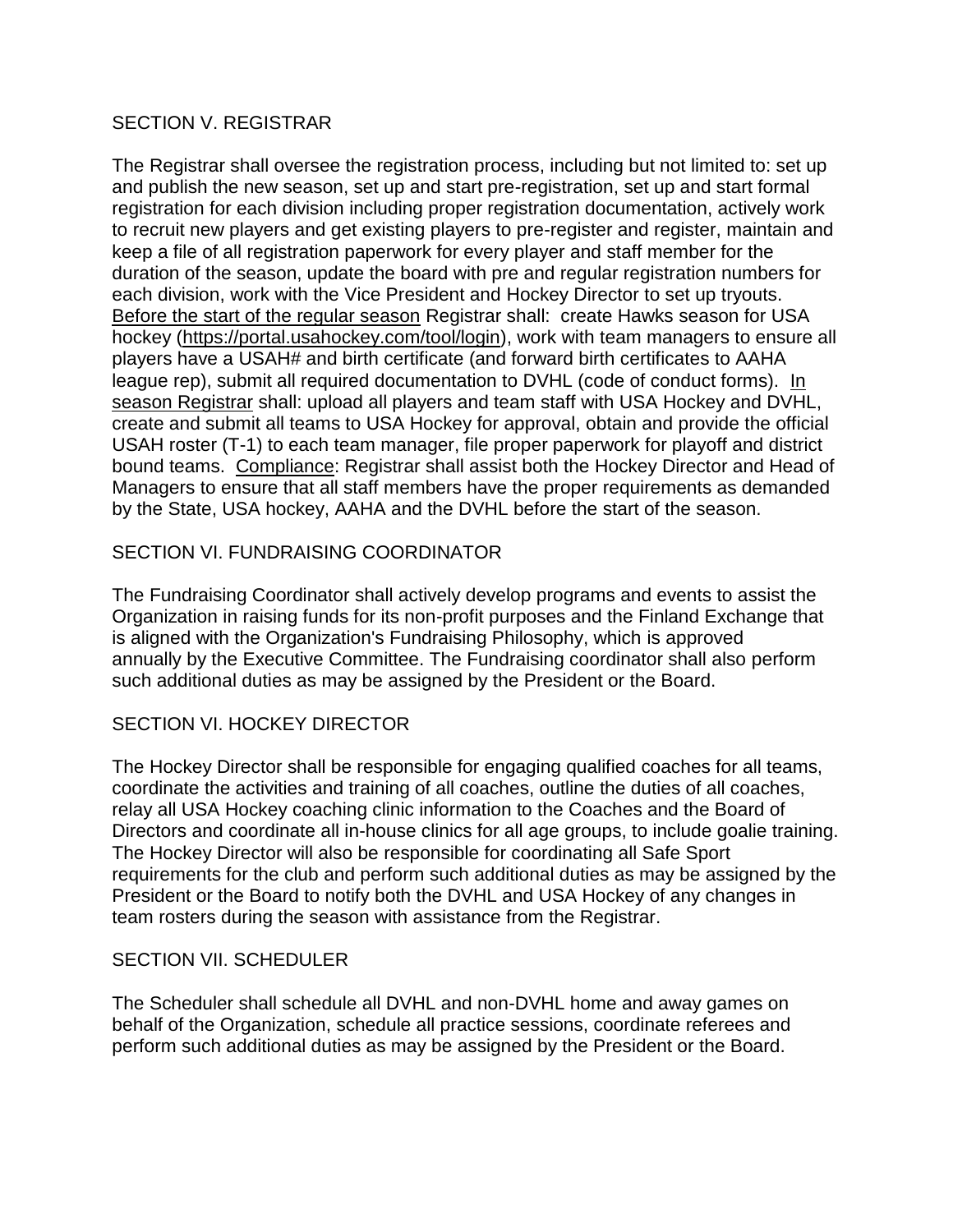### SECTION VIII. HEADMANAGER/SCOREKEEPER

The Head Manager/Scorekeeper shall be responsible for communication with all Team Managers and shall assure all Managers receive the weekly suspension list from the DVHL. In addition, the Head Manager/Scorekeeper shall be responsible for collecting and reviewing all score sheets and submitting them to the DVHL,

# SECTION IX. DIRECTOR OF YOUTH DEVELOPMENT

The Director of Youth Development shall be responsible for the 6U and 8U levels. They are responsible to actively recruit, pre-register, register, and assign players to their selected teams in the system. They will also oversee the operations of the 6U and 8U levels in coordination with the coaches and team managers, including but not limited to helping out with evaluation check-ins, jersey fittings, etc. Acts as the general liaison to the board for these levels. Assists and oversees the planning of the Mite March tournament, 6U Mites on Ice, and the 6U end of season party. The Director of Youth Development works closely with the Hawks Registrar and Hockey Director and assists with finding 6U and 8U hockey coaches. He/she is also required to attend the Haverford Hawks and Laura Simms Skate House monthly board meetings.

# SECTION X. FINLAND EXCHANGE REPRESENTATIVE

The Finland Exchange Representative, who may also be a Finland Exchange Chair or Co-Chair, shall be responsible for the continuity of the cultural exchange with the goal of the position being to retain institutional knowledge from year-to-year and afford transfer of that knowledge to Chairs and Coaches. The Exchange Representative will support the Chair(s), as appropriate; liaising with the Board on all business and communication matters; and providing support for and information about annual fundraising, outreach, communication, and organization for the host and travel years. Appointment to the Finland Exchange Representative position does not also confer the Finland Exchange Chair position upon the appointee. However, nothing precludes a person, who has accepted the Finland Exchange Chair position, from serving as the Finland Exchange Representative. In years when the Representative and Chair positions are held by different individuals, nothing precludes the Chair from attending Executive Committee meetings either upon request or by invitation.

### SECTION X, AT-LARGE ADVISORS

The At-Large Advisors shall perform such duties as may be assigned by the President and the Board.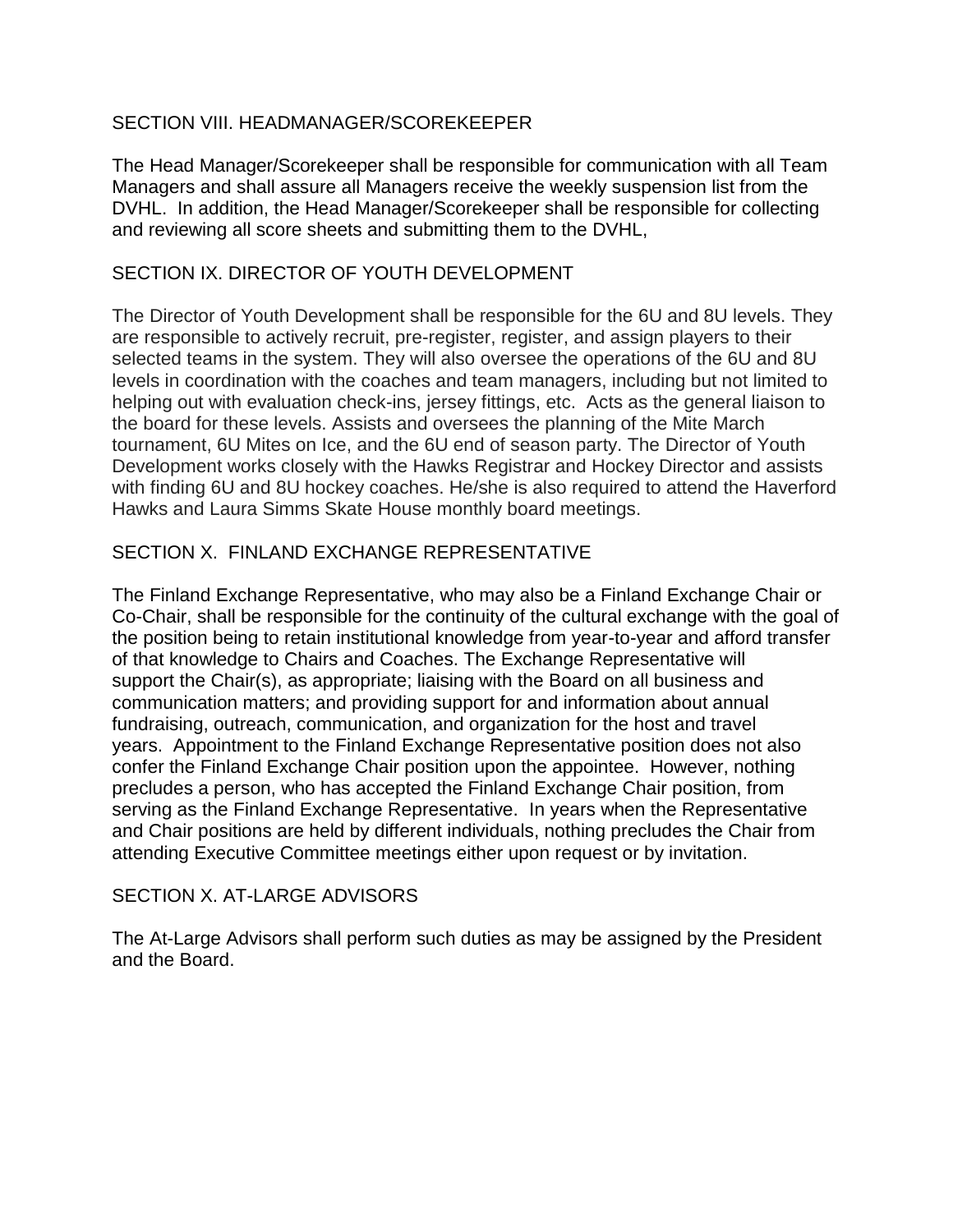# **ARTICLE VIII**

### QUORUM & VOTING

SECTION I. A quorum of the Executive Board shall be three (3) members being present.

SECTION II. A quorum of the Board of Directors will be three (3) members with voting rights being present.

SECTION III. Except as otherwise set forth in the Bylaws, adoption of a motion or resolution will be by a majority of those present with voting privileges.

### **ARTICLE IX**

#### MEETINGS

SECTION I. The Annual (General) Meeting of the Organization shall be held in February to conduct business necessary to the Organization.

SECTION II. Special meetings of the Organization may be called by the President or upon written application to the President or the Secretary of five (5) parents and/or guardians of the Organization. The special meeting shall be scheduled within thirty (30) days of the written application. Notice of special meetings shall be displayed prominently on the Organization's website at least ten (10) days prior to the date of the meeting.

SECTION III. Unless otherwise approved by the President or by a majority vote of the Board and posted on the Hawks Website (www.haverfordhawks.com) at least seven (7) days prior to the meeting date, the monthly Board of Directors meeting will be held on the third Wednesday of each month from August through June at the Skatium or on a date as decided by the Board of Directors.

SECTION IV. Special Meetings of the Executive Board or the Board may be called by the President or upon written application to the President or the Secretary of any two (2) members of the Executive Board (for Executive Board meetings) or members of the Board (for Board meetings). The special meeting shall be scheduled within twenty (20) days of the date of the application. Notice of special meetings shall be displayed prominently on the Organization's website at least five (5) days prior to the date of the meeting.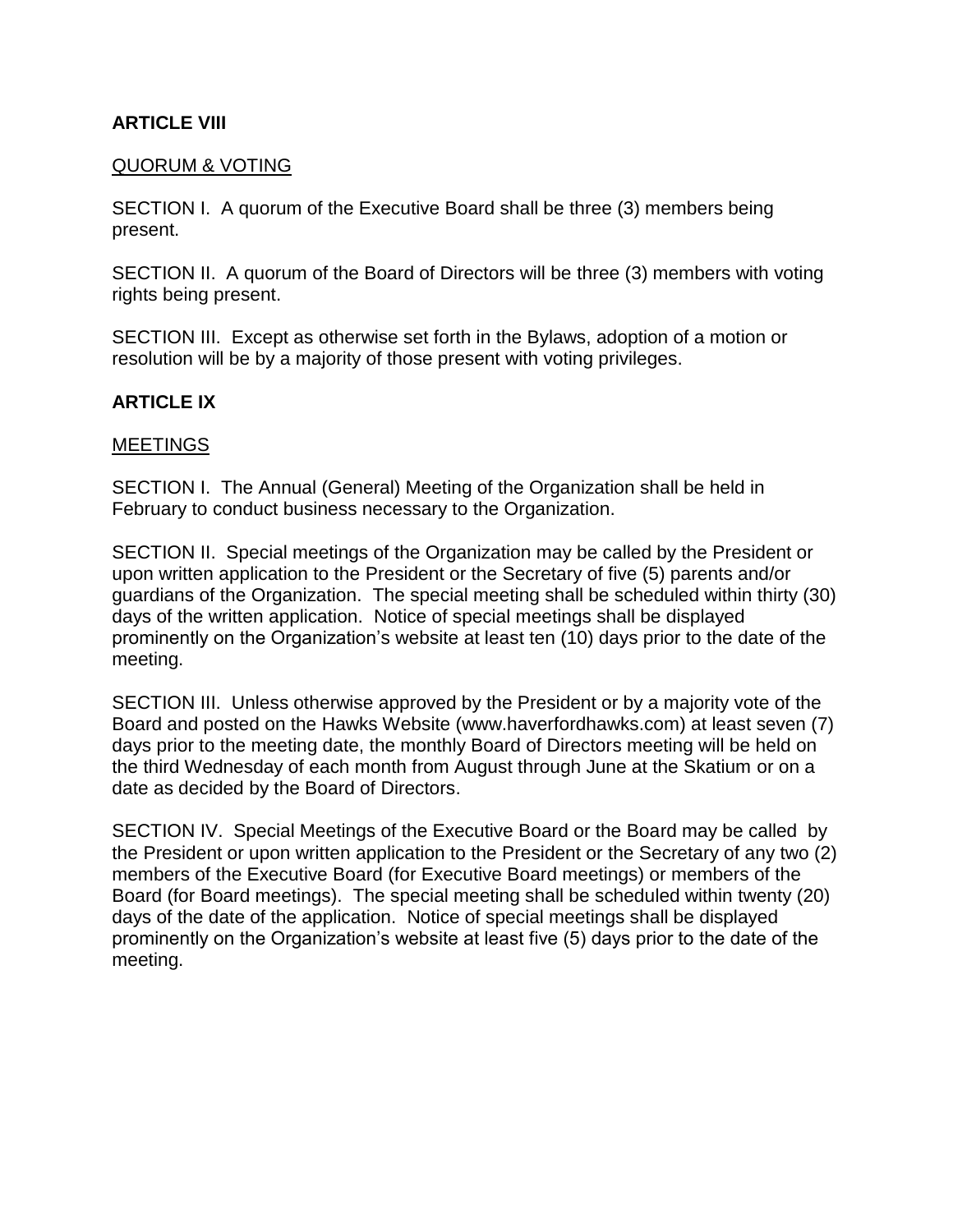The meeting agenda shall be as follows:

- 1. Call to Order
- 2. Head of Referee's Report
- 3. Reading and Approval of Minutes
- 4. Committee Reports
	- a. By Laws Committee
	- b. Disciplinary Committee
	- c. Grievance Committee
- 5. Board Member Reports
	- a. Hockey Director/Safe Sport Coordinator's Report
	- b. Head Manager/Scorekeeper's Report
	- c. DVHL/EJHL Representative's Report
	- d. Youth Development Director Report
	- e. Scheduler's Report
	- f. Fundraising Director's Report
	- g. Finland Exchange Representative's Report
- 6. Reports of Executive Officers
	- a. Secretary's Report
	- b. Treasurer's Report
	- c. Registrar's Report
	- d. Vice President's Report
	- e. President's Report
- 7. Unfinished Business
- 8. New Business
- 9. Good of the Club
- 10.Adjournment

SECTION V. Robert's Rules of Order shall govern all meetings.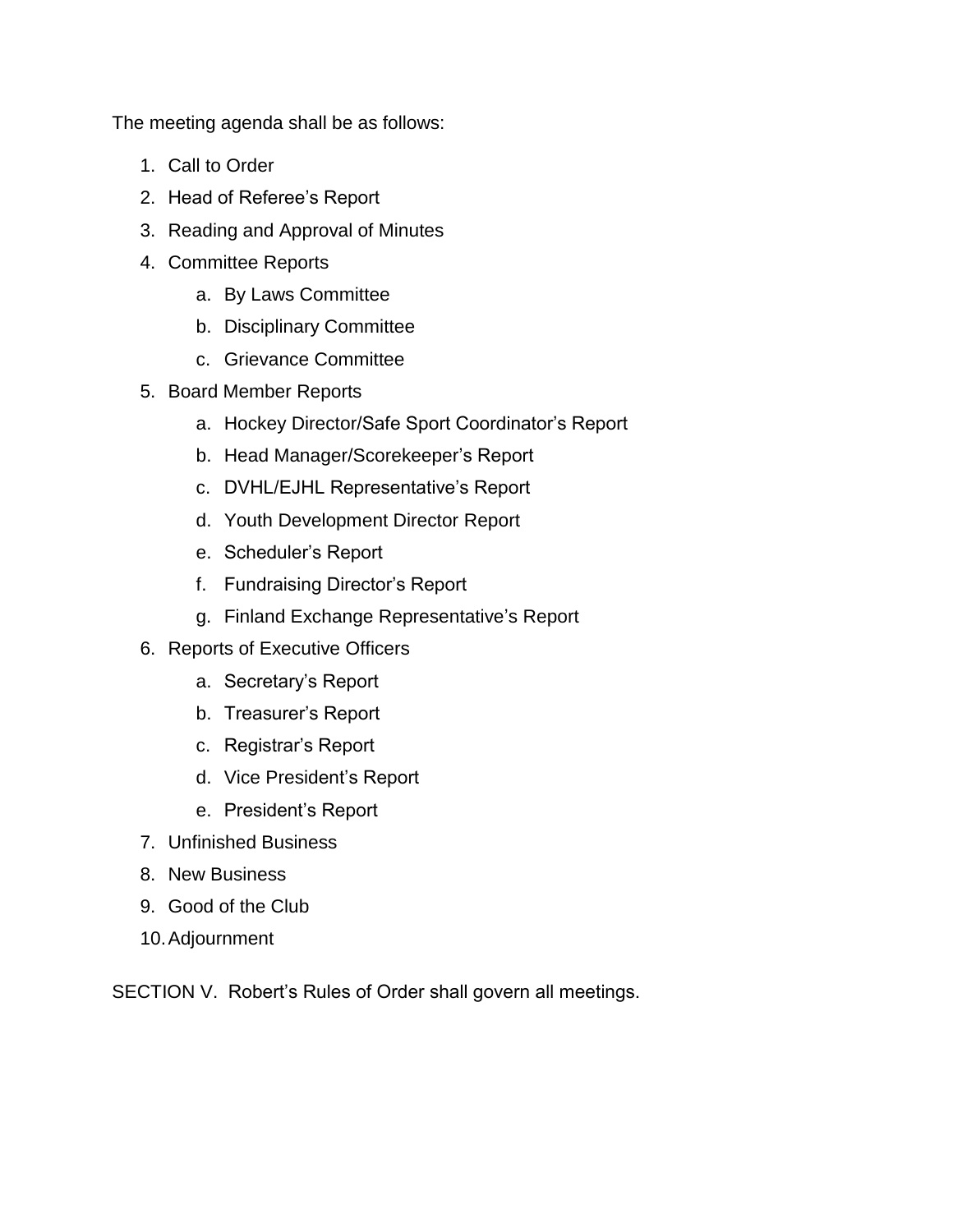# **ARTICLE X**

# TEAMS & PLAYERS

SECTION I. – Teams, Number of Players. Subject to the availability of a sufficient number of qualified players or, alternatively, an excess of qualified players, the generally accepted number of players for each team shall be as follows:

### *Travel Player Program*

| Age as of January 1st of<br>upcoming season | Team             | <b>Team Size</b>            |
|---------------------------------------------|------------------|-----------------------------|
| $17 - 18$                                   | Midget 18 (18 U) | 15 skaters* and two goalies |
| $15 - 16$                                   | Midget 16 (16 U) | 15 skaters* and two goalies |
| $13 - 14$                                   | Bantam (14 U)    | 15 skaters* and two goalies |
| $11 - 12$                                   | Pee Wee (12 U)   | 15 skaters and two goalies  |
| $9 - 10$                                    | Squirt (10 U)    | 15 skaters and two goalies  |
| 8 and under                                 | Mite $(8 U)$     | 10-12 players               |
| 8 and under                                 | Atom $(8 U)$     | Up to 40 Skaters            |

\* The Bantam (14U) and Midget (16U & 18U) teams may have a greater number of skaters provided that the pool of players available is sufficient to support and fully form the number of teams approved by the Board of Directors.

An Atom team may be established for those players eight (8) years old and under as an introductory program. The emphasis of this program will be to develop fundamental hockey skills and expand upon existing skating skills. The program will be for first and second year players based on ability.

# SECTION II. Team Coaches

- A. The Head Coach is a one-year term with a review by the Hockey Director at the end of the current season.
- B. All coaches must be certified for their level with USA Hockey as well as complete and pass all background checks as required.
- C. Any individual may submit his or her interest to become a coach to the Hockey Director by for a post the following season. The request must indicate their current certification, expected certification for the following season and the level the desire to coach.
- D. Every effort will be made to identify the Coaches' positions prior to evaluations and to post the Coach information on the Hawks Website (www.haverfordhawks.com). However, because it may not be possible for the Board to know the total number of teams, and team levels, until evaluations have been completed, there may be circumstances whereby a player must participate in evaluations without knowing in advance who his or her coach will be.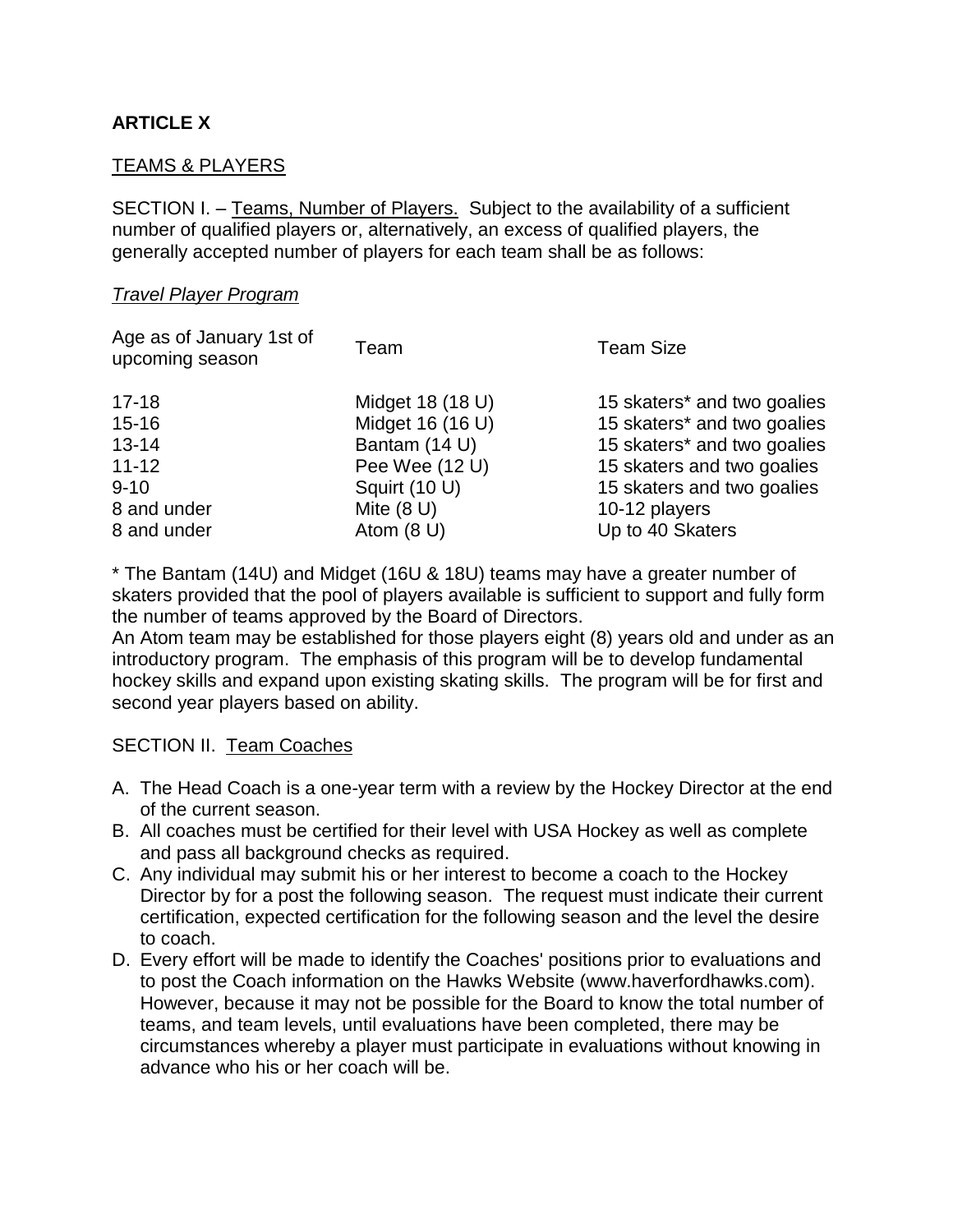# SECTION III. Team Awards

All awards presented to the Hawks teams are the property of the Organization and will be given to the President. All individual awards are the property of that player.

# SECTION IV. Team Manager

There shall be a team manager for each team who shall:

- A. Assist the Fundraising Coordinator with Organization fundraising efforts when needed.
- B. Assure that scoresheets are completed and delivered to the Hawks Manager/ Scorekeeper. Schedule a Timekeeper and Scorekeeper for each home game.
- C. File grievances from the team with the grievance committee
- D. Arrange accommodations for away games
- E. Work with the Head Coach
- F. Provide a written list to the Scheduler and the Vice President of all significant conflicts by the first weekend following Labor Day. Such conflicts include religious holidays, school social events/dances, Proms, SAT test dates and other possible scheduling conflicts.
- G. Responsible to collect and administer the team's slush fund which is not to be more than \$350.00, without permission of the Executive Board.

### SECTION V. Evaluations/Tryouts

- A. All registered players must attend the evaluation/Tryout for their age classification on the dates determined by the Executive Committee.
- B. The player placement decision of the head coach of the team with the assistance of evaluators, if available, is final and there shall be no appeal.
	- 1. If a player is placed on the AA team, the player may not request assignment to the A team and a player placed on an A team may not request assignment to a B team.
	- 2. A player refusing assignment to a team will not receive a release from the organization unless granted pursuant to Article V, Section VI.
- C. If a player does not accept the placement, the coach may select a new player for the team.'

# SECTION VI. Playing above age level

All players must participate in their own age classification and will not be allowed to move up (or out of the age group) unless: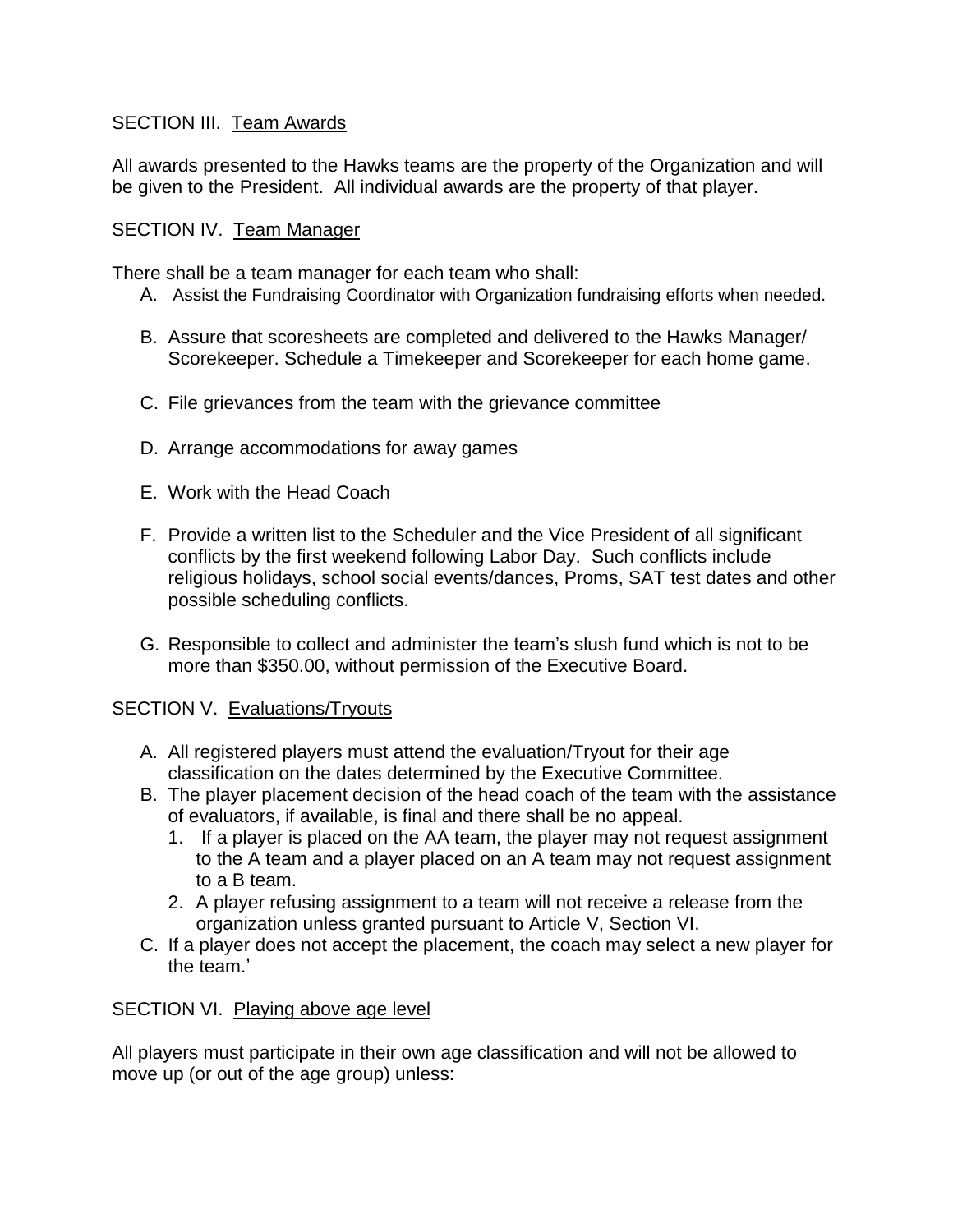- A. Prior to evaluations, the player petitions the Executive Board and receives permission to tryout at a higher level; and
- B. If the player is granted permission to be evaluated at the higher level the player must pay the registration and evaluation fee for the level at which the player is trying-out and attend the evaluation. If the player also wishes to try-out at the player's current age level (in the event that the player fails to make higher level), the player must pay a second evaluation fee and attend the evaluations for the player's current age level.
- C. In the event that the Executive Board grants the player's request to be evaluated at both the player's current age level and a higher age level, the Executive Board shall consult with the coach and the outside evaluators (if any) to determine that the player is skilled, physically and mentally prepared and otherwise capable to play at above age level.

# SECTION VII. Medical Release

If a player seeks medical attention for any injury or illness, the player shall provide the Organization with a doctor's note or release to return to play. The note must be delivered to the head coach or team manager prior to permitting the player to practice or play a game and shall be given to the Head Manager/Scorekeeper and a copy sent to the Registrar.

#### SECTION VIII. Fines

- A. Any Haverford Hawk team that forfeits a game is responsible for payment of all DVHL penalties and fines. In addition the team is responsible for any and all ice costs, including the cost of referees.
- B. All score sheets must be turned in by the deadline designated by the Head Manager/Scorekeeper or the Executive Board. Any team submitting a late score sheet will reimburse the Organization for any fine imposed by the DVHL.

### **ARTICLE XI**

#### PROCUREMENT OF ASSETS

SECTION I. All purchases of uniforms, equipment and supplies shall require the prior approval of the President or Treasurer.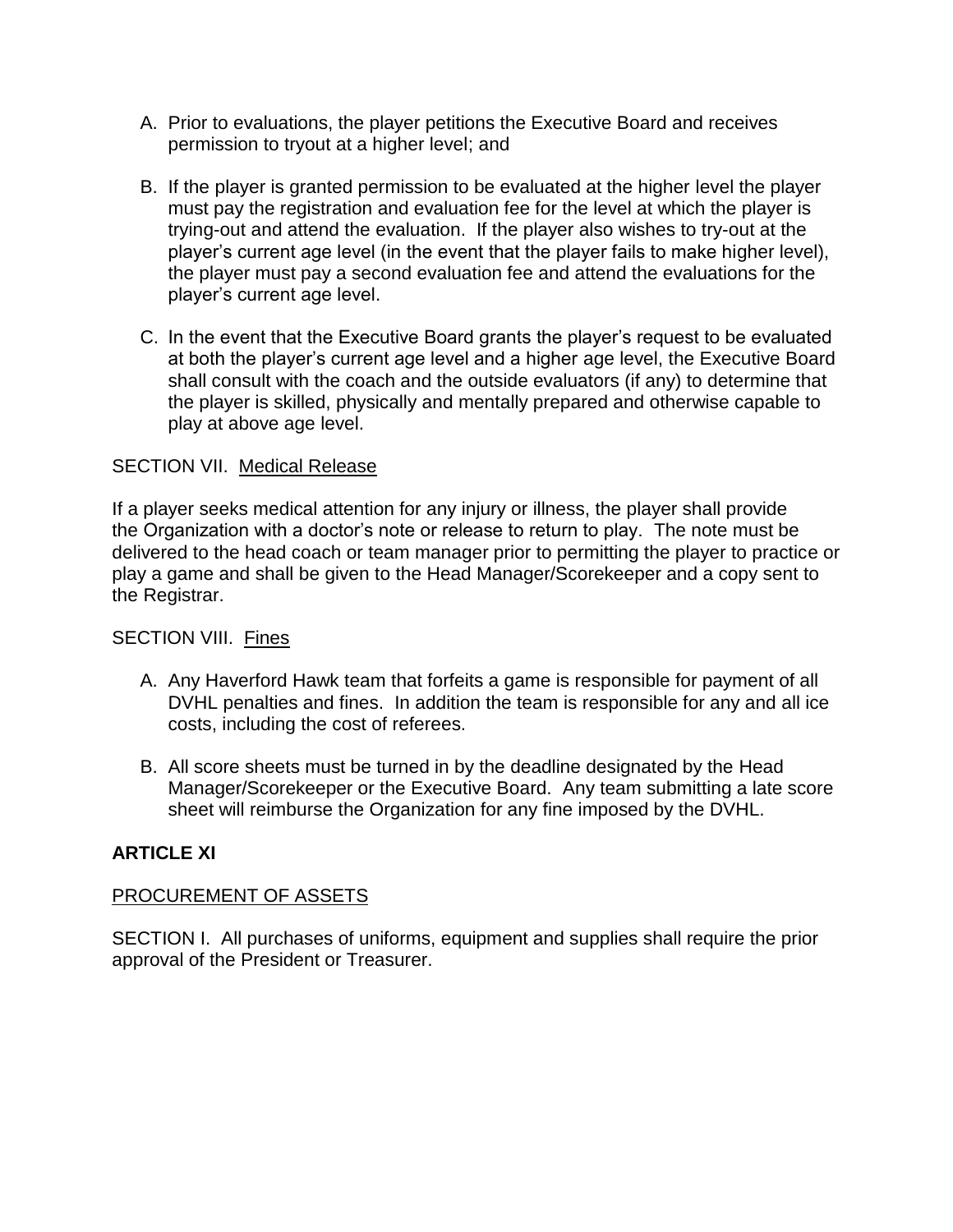# **ARTICLE XII**

# CONDUCT

SECTION I. If the conduct of any Participant or coach is deemed by the Executive Board or, in the case of a player, by the Coach to be detrimental to the best interests of the Organization, the Executive Board after an investigation by the Disciplinary Committee may by a majority vote, suspend or expel such Participant or Coach. Such Participant or Coach shall have the right to appear before the Board of Directors, and show cause why he or she should not be suspended or expelled. Notification of appeal must be delivered to the President within forty-eight hours (48) of the determination by the Executive Board. Absent an appeal, the determination of the Executive Board shall be final and binding.

SECTION II. It shall be each Participant's (players and parents) and each Coach's duty to abide by and adhere to the Hawks Ice Hockey Code of Conduct, policies and, among other obligations view such videos or attend such education sessions regarding appropriate conduct during, before and after games.

It shall be the player's responsibility to:

- A. Represent the Organization in a mature and responsible manner at all times,
- B. Respect and accept the Coaches and Official's decisions,
- C. Attend all scheduled practices and games. If unable to do so the player is required to notify their Head Coach or Team Manager,
- D. Wear appropriate attire to all games to include the proper Haverford Hawks uniform items. No other team's items are to be worn with the Haverford Hawks uniform.

It shall be the Parent's duty to:

- A. Provide for or arrange for the transportation of the player to practices and games whether home or away and, if unable to do so, the parent shall notify the Head Coach or Team Manager,
- B. Pay all charges and fees levied by the club when due,
- C. Abide by the Haverford Hawks and DVHL rules for Parent/Spectator Conduct.

It shall be each Coach's duty to:

- A. Abide by the Hawks dress code for coaches
- B. Abide by all Hawks, DVHL, Atlantic District and USA Hockey By-laws, rules and regulations.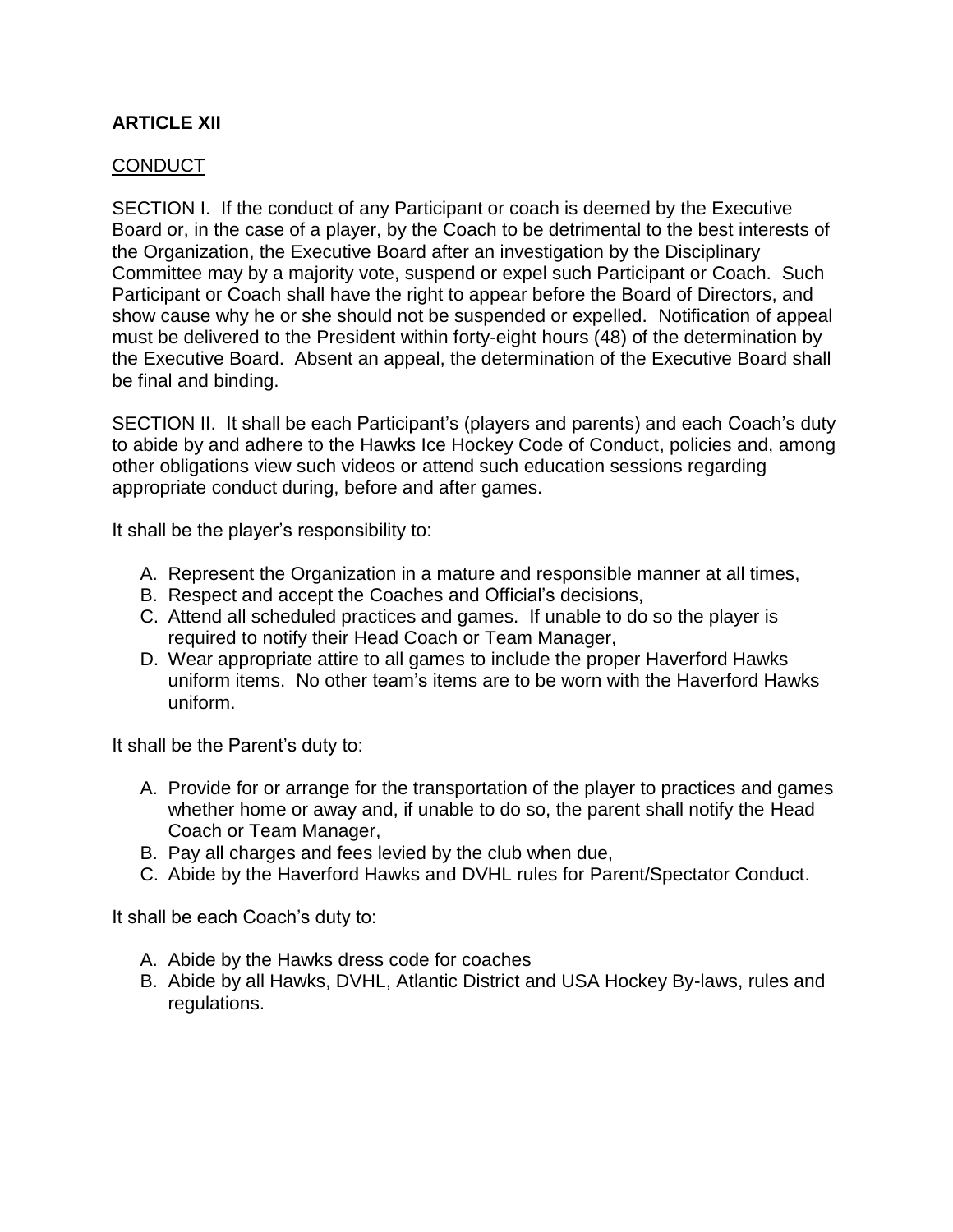# **ARTICLE XIII**

### DISCIPLINARY CODE

SECTION I. It will be the duty and obligation of each Head Coach to report any material misconduct or a series or progression of misconduct committed by any Participant or Coach to the President or the Chairperson of the Disciplinary Committee promptly, but in no case more than two (2) days after the occurrence of the incident.

SECTION II. Infractions of USA Hockey rules which mandate automatic suspensions shall be honored. The Disciplinary Committee may choose to extend the suspension period if the individual displays a chronic disregard of the rules of the club and/or USA Hockey.

SECTION III. When a player commits an infraction of the rules, the player may be suspended from further participation in club activities until a hearing is held. The Disciplinary Committee will conduct the hearing with ten (10) days of the start of the suspension at which time a final decision will be rendered.

SECTION IV. If a parent is asked to leave a game (either home or away) by a game official the following penalties will be imposed. Any offense will be sent to the Disciplinary Committee for review and action.

### **ARTICLE XIV**

#### STANDING AND SPECIAL COMMITTEES

#### SECTION I. Special Committees

- A. The President with the approval of the Executive Board may create such special committees, as it may deem necessary to promote the purposes and carry on the work of the Organization.
- B. The President shall appoint a chairman of each special committee.

#### SECTION II. Standing Committees.

The Organization will have the following Standing Committees.

#### Election Committee:

| Chair: | The Secretary will chair in odd years and the Registrar will chair in |
|--------|-----------------------------------------------------------------------|
|        | even years                                                            |

Members: Two members of the Board approved by the Executive Board on an annual basis.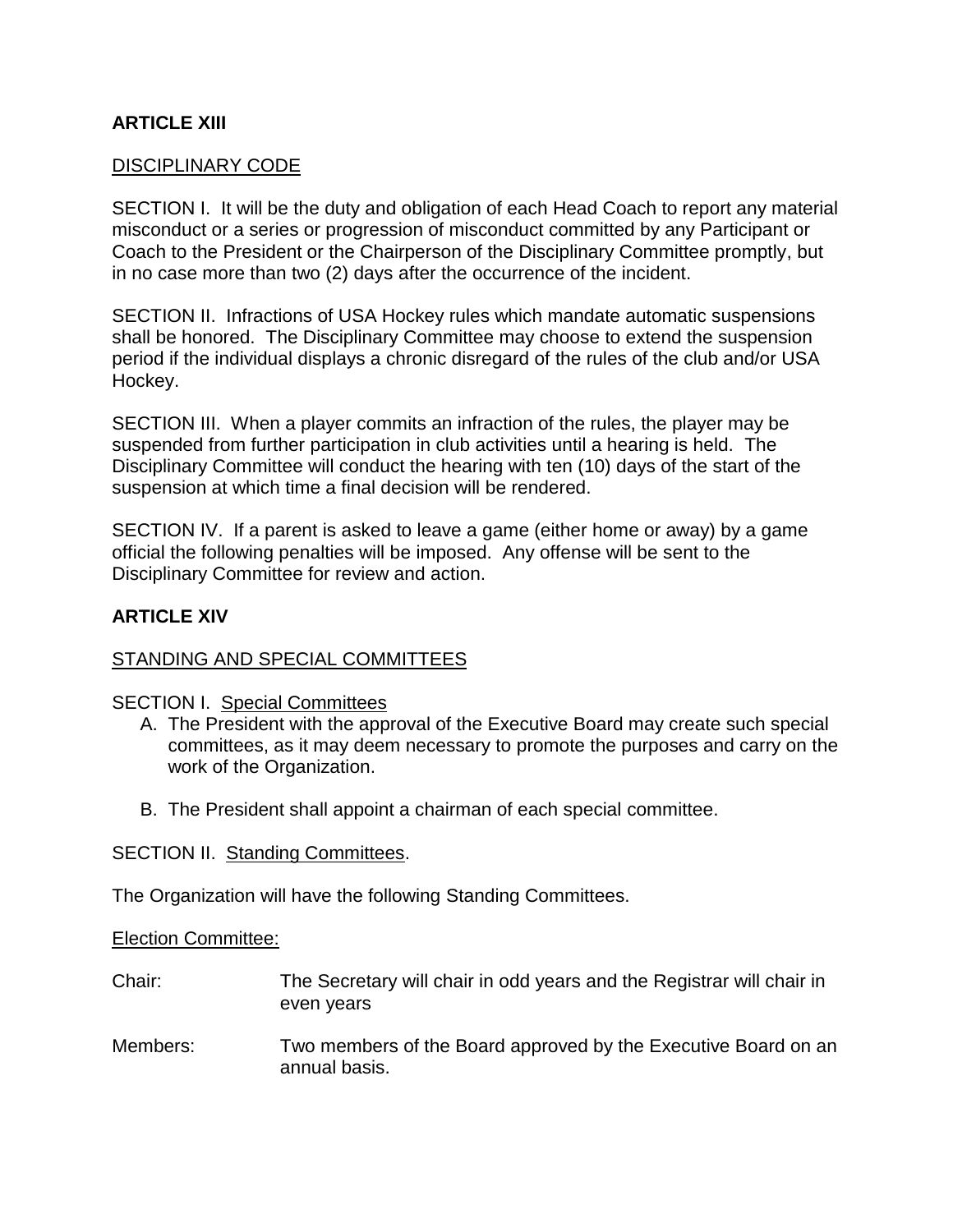Responsibility To organize elections by advertising and receiving nominations by February 15<sup>th</sup> for those positions which are up for election. The committee is then responsible for verifying that the candidates are in good standing with the club. If the candidates are eligible their names with a brief bio will be post to the website. The committee will then conduct the elections of those offices up for election using a formal and confidential process. The committee is also responsible to verify that those voting are families in good standing with the club.

### By-Laws Committee:

Chair: President

Members: Secretary and one more appointee approved by the Executive Board on an annual basis.

Responsibility: To meet once yearly to review and recommend changes of the by-laws for submission to the Executive Board. The by-laws committee will present any changes to the current Executive Board in January, allowing the Executive Board to make any corrections/additions in March.

### Disciplinary Committee:

- Chair: Appointed by the President
- Members: A member of the Executive Board who shall Chair the committee along with two additional members from the appointed Board
- Responsibility: To enforce the rules and policies of the organization. The decisions of the committee shall be final and binding and are not subject to appeal.

### Grievance Committee:

- Chair: Appointed by the President
- Members: A member of the Executive Board who shall Chair the committee along with two additional members from the appointed Board

Procedure: Submit grievance to Team Manager for presentation to the Grievance Committee

Said grievance must detail specific violation(s) of the rule(s) or by-laws, or specific situation within the organization being grieved.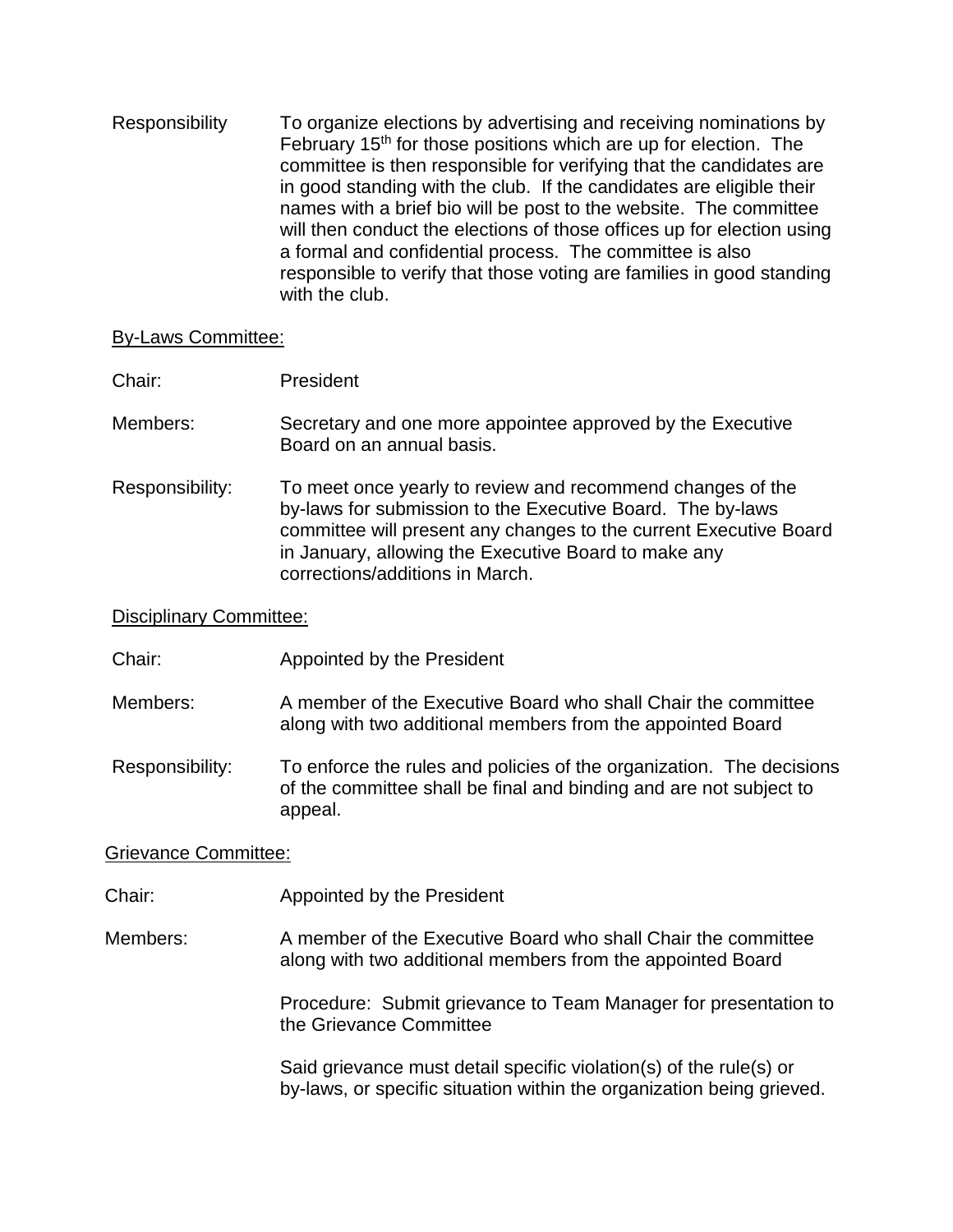Grievances concerning a Coach or Manager must first be presented to that individual.

The committee shall have the express authority to interpret the by-laws and render a decision.

The Grievance Committee must convene a hearing within five (5) days of being notified of the grievance action.

The decision of the grievance committee must be placed in writing and forwarded to the Executive Board within five (5) days of the grievance hearing.

No grievances will be accepted concerning referees or their decisions. All decisions are final and unappealable.

# **ARTICLE XV**

### FINANCIAL RECORDS, REVIEW

SECTION I. A reviewed financial statement of the Organization shall be prepared annually by an accounting firm engaged by the Executive Board and a copy shall be delivered to all Participants who so request a copy.

SECTION II. AUTHORITY AND FORM OF SIGNATURE - The Treasurer or President shall sign all checks, drafts or orders of payment of money. Treasury accounts shall be held in the name of Haverford Hawks Ice Hockey Club, Inc. The President and Treasurer shall be the only authorized representatives permitted to withdraw from the Organization's accounts, except for individual team accounts.

# **ARTICLE XVI**

### AMENDMENTS

SECTION I. These By-laws may be amended, repealed or altered in whole or in part by a vote of two-thirds (2/3) of the Board of Directors at a meeting called for that purpose.

### **ARTICLE XVII**

### **DISSOLUTION**

SECTION I. Upon the dissolution of the corporation, the Board of Directors shall, after making provisions for the payment of all liabilities of the corporation, dispose of all the assets of the corporation in the manner, or to an organization or organizations organized and operated exclusively for charitable, educational, religious or scientific purposes as shall at the time quality as an exempt organization or organizations